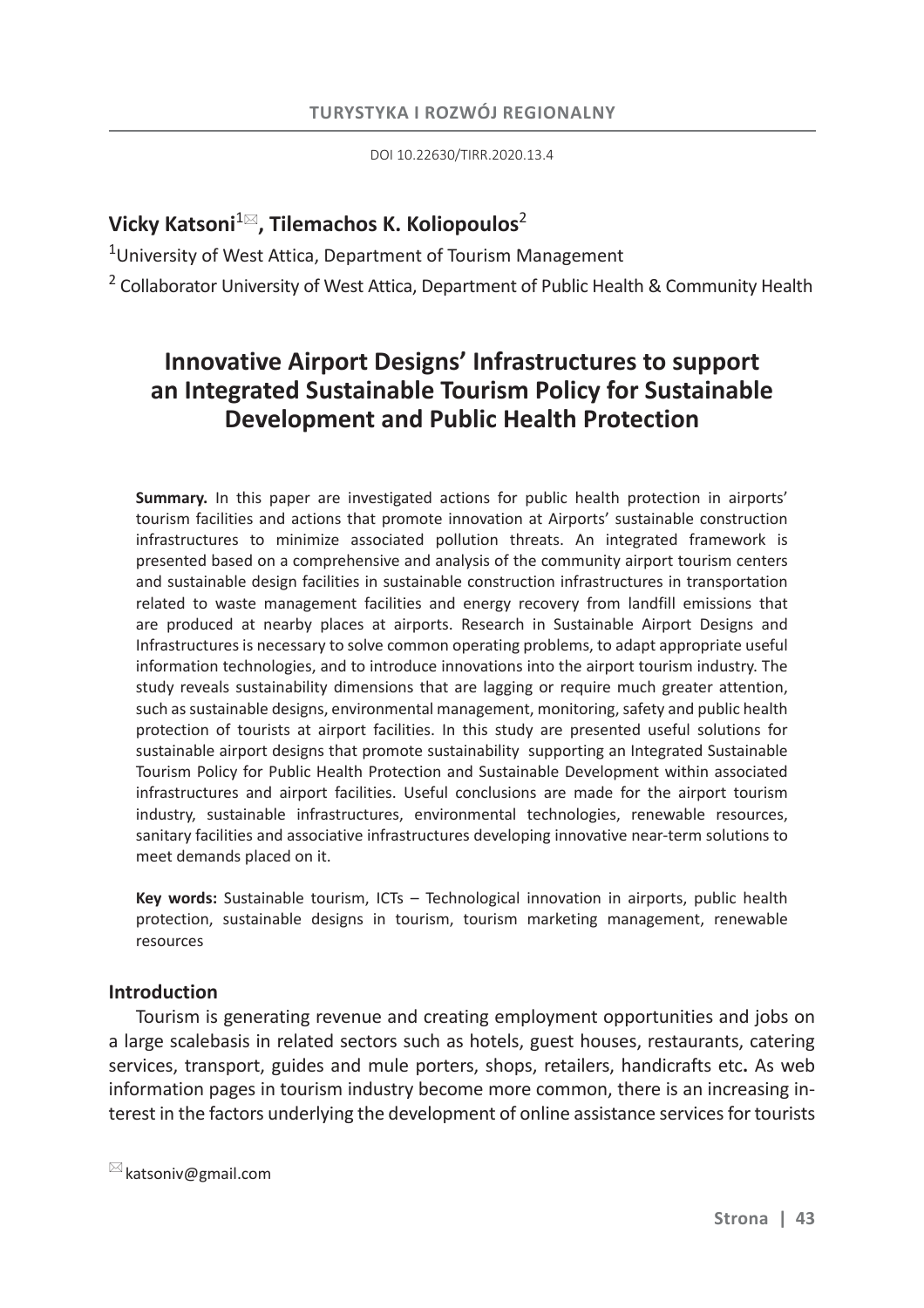and stakeholders for sustainable airport infrastructures and associated tourism facilities. The tourism industry is now an important socio-economic factor for the district.

According to some sources, today tourism is a major contributor to the local economy in Greece. This statistic presents the total contribution of travel and tourism to GDP in Greece from 2012 to 2018. Over this period, the contribution of the travel and tourism industry to GDP in Greece has increased, reaching approximately EUR 35 billion in 2017<sup>1</sup>. But the benefits of the tourism industry are still concentrated mostly in and around Leh town. However, all infrastructural systems (sustainable designs in waste management at airport infrastructures, solid waste disposal, exploitation of landfill emissions, water supply distribution networks, sewage networks, sanitation, clean energy use in airports infrastructures, power from renewable resources, sustainable construction designs etc.) are under parallel increasing pressures.

Tourism generates over a quarter of Greece's gross domestic product, according to data presented on Wednesday by the Institute of the Greek Tourism Confederation (INSETE). The data highlight the industry's importance to the national economy and employment, as well as tourism's quasi-monopolistic status in the country's growth. In Greece, according to the latest figures available, at least 1 p.p. out of the 1.9 points of economic expansion last year came from tourism. The INSETE report showed that tourism is amounting to EUR 21.6 billion or 11.7% of GDP, it had a direct impact on the economy in 2018. This was up by 13.3% or EUR 2.5 billion from 2017. Directly and indirectly, tourism accounted for between EUR 47.4 billion and 57.1 billion, or 25.7 to 30.9% of GDP. These figures amount to about half of the economy's total expansion. Given that travel receipts rose by 10.1% last year from 2017, per the Bank of Greece, to reach EUR 16.113 billion, tourism has added EUR 1.483 billion to Greece's GDP just through its direct impact, and much more indirectly<sup>2</sup>.

Moreover, that also illustrates the country's great dependence on tourism, as Greece has not developed any other important sector, with the possible exception of shipping, which accounts for about 7% of GDP. At peak season last year, tourism employed 411,000 people in accommodation and food service companies alone, contributing 16.7% of the country's employment. When the indirect impact of tourism is factored in, including professions such as transport etc, its share in national employment ranged between 36.7 and 44.2%, making it the main factor in the reduction of unemployment, particularly for young people, according to INSETE.

The tourism sector also made a sizable contribution in terms of investment activity, amounting to EUR 5 billion in 2018, and 90% of the sector's revenues originated from  $abroad<sup>3</sup>$ .

However, airports are vital global resources. They serve a key role in transportation of people and goods and in regional, national, and international commerce. They are

<sup>&</sup>lt;sup>1</sup> I. Bellos: Greece is over-reliant on tourism, ekathimerini, http://www.ekathimerini.com/241056/ article/ekathimerini/business/greece-is-over-reliant-on-tourism (access: 30.06.2019).

<sup>&</sup>lt;sup>2</sup> Ibidem.

<sup>&</sup>lt;sup>3</sup> Ibidem.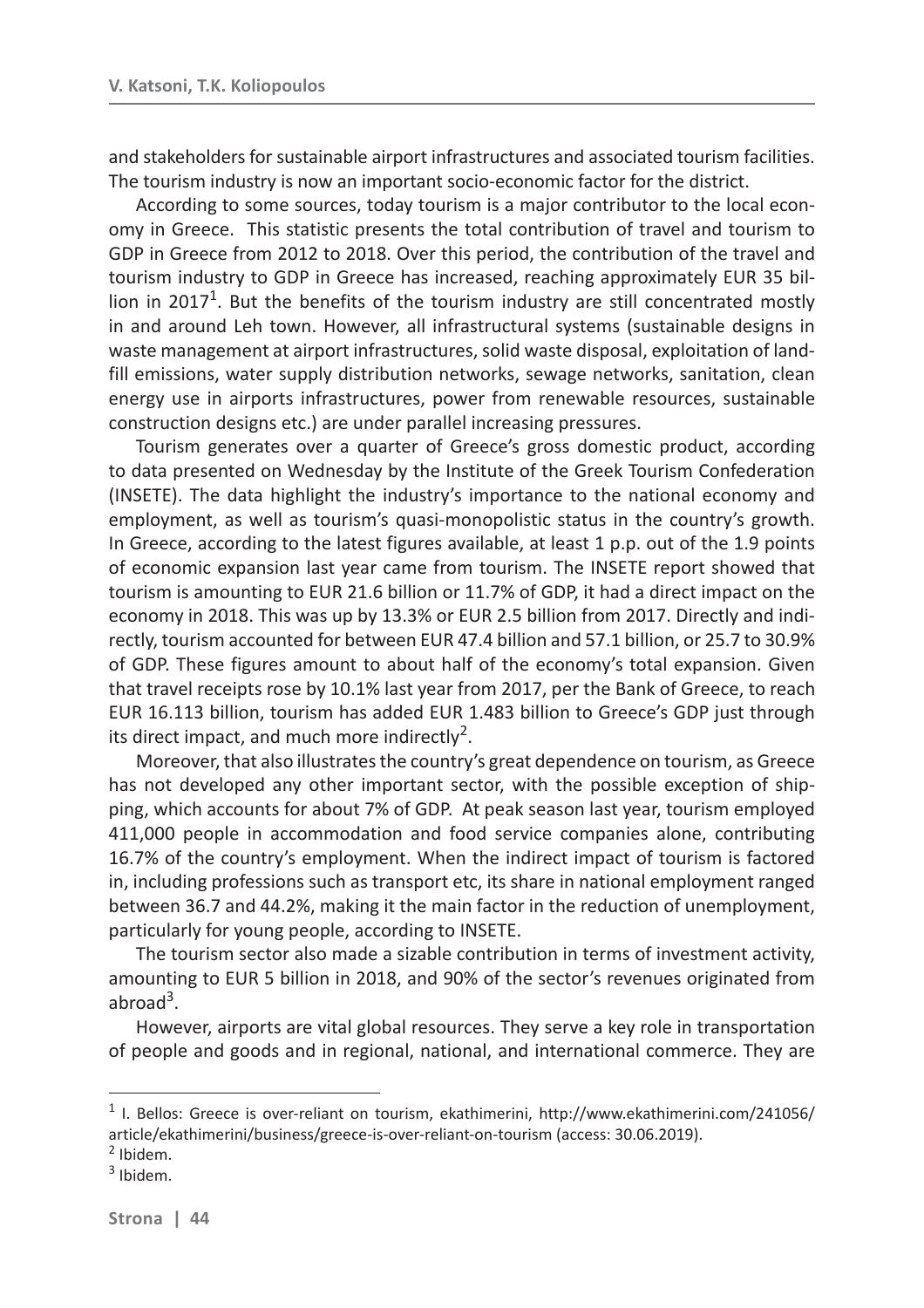where the nation's aviation system connects with other modes of transportation and shipment of goods for tourism's stakeholders where responsibility for sustainable infrastructures and managing transportation operations intersects with the role of local governments and stakeholders own and operate most airport facilities.

## **Regional Airport infrastructures in Greece and the necessity of ICT's to promote tourism infrastructures**

The efficient distribution of air services became necessary immediately after air transport deregulation in American airline industry in the mid '70s when the fare structure changed and price war between the airlines increased the need for computing and communication. By then, Central Reservation Systems (CRSs) contributed to the airlines with internal organization improvement and inventory management. A decade later, travel agencies, as stakeholders of travel industry demanded access in an integrated terminal of fares and information. As a result, CRSs were soon been transformed into the so-called Global Distribution Systems (GDSs) that penetrated tourism industry to become important leaders of travel market purchase and powerful intermediaries up to date<sup>4</sup>.

Air travel became more accessible to the individuals at more affordable prices, while airlines enjoyed the fact that by 2003, 6% of tickets were booking directly via their own websites to become gradually the major distribution mechanism worldwide. In fact, as the mobile devices are both integral and essential parts of everyday life, cross-device travel purchase has been increased by 10% in 2017 leading to a significant trend change when it comes to distribution channels booking shares<sup>5</sup>. Admittedly, the commission per booking in GDSs has always been an issue to impede cost reduction for travel service suppliers, especially for network airlines that have to deal with competition from Low Cost Carriers that, empowered by the emergence of Internet in the mid '90s and other Information and Communication Technologies (ICTs) tools, avoided such costs being able to offer lower fares.

Consequently, online direct sales were inevitable from all market players with network carriers to adopt new methods of air services distribution. Internet and mobile technologies enabled consumers to acquire travel-related information and purchase core and ancillary tourism products from tourism suppliers directly $<sup>6</sup>$  and there were</sup> a number of ICT-enabled innovations introduced in air transport industry including electronic tickets, proactive and reactive yield management, commission capping and publication of net fares, financial benefits from self-online booking, powerful Customer

<sup>&</sup>lt;sup>4</sup> D. Buhalis: eAirlines: strategic and tactical use of ICTs in the airline industry, Journal of Information and Management 2004, vol. 41(7), pp. 805–825.

<sup>&</sup>lt;sup>5</sup> A. Dichter: How to serve today's digital traveler, McKinsey & Company Report, New York 2018, https://www.mckinsey.com/industries/travel-transport-and-logistics/our-insights/how-to-servetodays-digital-traveler (access: 10.07.2019).

<sup>&</sup>lt;sup>6</sup> D. Buhalis: eAirlines: strategic and tactical..., op. cit.; C. Morosan: Toward an integrated model of adoption of mobile phones for purchasing ancillary services in air travel, International Journal of Contemporary Hospitality Management 2014, vol. 27, no 2, pp. 246–271.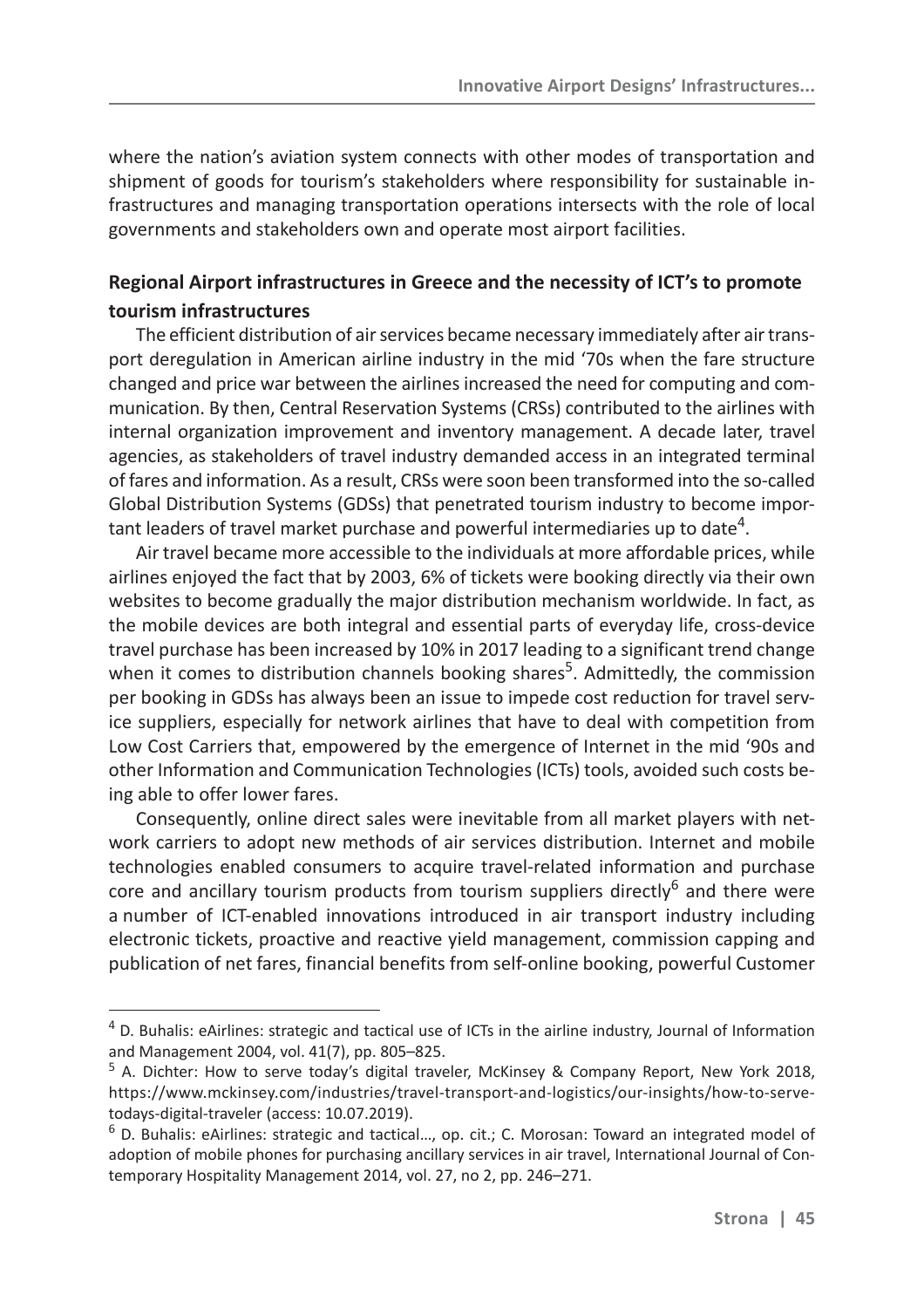Relationship Management Systems (CRM), online promotions and advertising; an evolution which clearly worked for the mutual benefit for both passengers and airlines.

ICT trends in the hotel industry are increasing on a daily basis. The development of ICT has dramatically changed the way customers interact and seek information, as well as the way they purchase services<sup>7</sup>. Hotel managers are now fully aware of the benefits that ICT in the hospitality industry, and accordingly, are motivated to create greater awareness of the hotel with the goal of establishing mutually beneficial interactive relationships with guests. Having no geographical or physical barriers, the Internet is considered a competitive marketing channel in the hospitality and tourism industry<sup>8</sup>. Rather than actually going to a travel agent, travelers increasingly prefer interacting with the tourism business online to conveniently obtain information on destinations, prices or schedules<sup>9</sup>. Hotels understand the Internet to be a tool that allows potential guests to find information about them and that motivates guests to make a reservation at the hotel $^{10}$ .

It is clear that ICT's in Tourism industry for stakeholders are necessary meeting future challenges<sup>11</sup>. ICT's are coming to promote places as semantic destinations for several groups in tourism industry especially for tourists that would like to combine tourism with eco-tourism and associated healthcare tourism facilities either natural or artificial. Proper sustainable construction designs and associated qualitative facilities should exist in healthcare tourism facilities and associated types of tourism $^{12}$ .

<sup>&</sup>lt;sup>7</sup> R. Leung, R. Law: Evaluation of Hotel Information Technologies and EDI Adoption: The Perspective of Hotel IT Managers in Hong Kong Cornell Hospitality Quarterly 2013, vol. 54, issue 1.

<sup>&</sup>lt;sup>8</sup> B. Doolin, S. Dillon, F, Thompson, J. Corner: Perceived Risk and the Internet Shopping Experience in Online Purchasing Behaviour in New Zealand, 7th annual CollECTer conference on electronic commerce, Melbourne, 1–2 December, 2002.

<sup>&</sup>lt;sup>9</sup> A. Greenspan: Risk and Uncertainty in Monetary Policy, American Economic Reviews 2004, no. 94, pp. 33–40.

 $10$  B. Milović: Social Media and eCRM as a Prerequisite for Hotel Success, Management Information Systems 2012, vol. 7, no 3, pp. 26–31.

<sup>&</sup>lt;sup>11</sup> V. Katsoni: The Strategic Role of Virtual Communities and Social Network Sites on Tourism Destination Marketing, e-Journal of Science & Technology 2014, vol. 9(5), pp. 107–117; V. Katsoni: ICT applications in the hotel industry through an e-CRM systems theory approach, Academica turistica (Spletna izd.) 2015, vol. 8, no 1, pp. 15–23 https://www.dlib.si/details/URN:NBN:SI:doc-VES5GDHR (access: 10.07.2019); V. Katsoni: The effects of ICTs on tourism distribution channels and DMOs marketing strategies, [in:] New media, entrepreneurship and sustainable tourism development, Z. Andreopoulou, N. Leandros, G. Quaranta& R. Salvia (Eds), Francoangeli, Mediolan, 2017, pp. 58–66; T. Koliopoulos, V. Katsoni: The Innovative Health Tourism's Environmental Management Sustainable Design Facilities Assessment Capability, [in:] Smart Tourism as a Driver for Culture and Sustainability. Fifth International Conference IACuDiT, V. Katsoni, M. Segarra-Oña (Eds), Springer, Athens 2018, pp. 79–87, Doi: 10.1007/978-3-030-03910-3\_6.; T. Koliopoulos, V. Katsoni, C. Radu: Information Tools for Health Tourism's Sustainability and Safe Mobility, Journal of Emerging Environmental Technologies and Health Protection 2018, vol. 1, pp. 138–146.

<sup>&</sup>lt;sup>12</sup> T. Koliopoulos, V. Katsoni: The Innovative Health..., op. cit.; T. Koliopoulos, V. Katsoni, C. Radu: Information Tools for Health…, op. cit.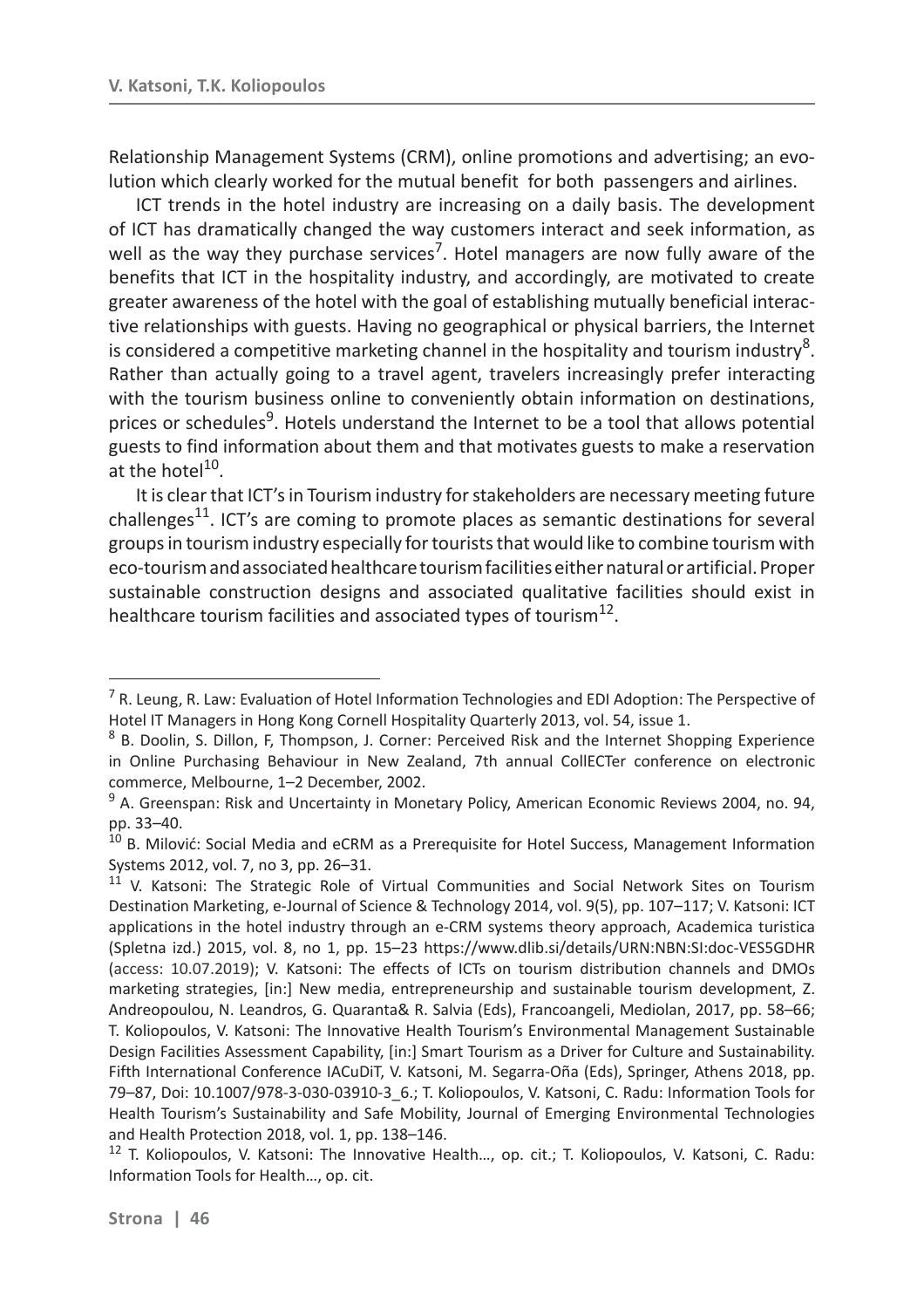In this paper are investigated the new 14 airport regional infrastructures that have been developed the last 5 years in Greece by Fraport<sup>13</sup>. The identification is focused not only on airports that need more expansion of their sustainable development in their infrastructures but also in airports that need more support to be developed properly and to be competitive so as to meet the challenges of tourism growth in Greece supporting sustainability and public health protection.

On 14 December 2015 Fraport Greece signed contracts with the Hellenic Republic Asset Development Fund (HRADF) and the Greek State for the 40-year concessions to operate, manage, develop and maintain 14 regional airports in Greece. At the time of the project closing full payment of the EUR 1.234 billion upfront concession fee will be made by Fraport Greece in tandem with the transfer of operations at the 14 airports. Along with the upfront concession payment, an annual fixed concession fee of initially EUR 22.9 million and a variable annual concession fee of on average 28.5% of the operational profit will be paid. In addition, Fraport Greece will invest a total of EUR 330 million in airport infrastructure until 2020, followed by maintenance and traffic-driven capacity investments during subsequent years of the project $^{14}$ .

The 14 Greek regional airports project is one of the largest and most beneficial investments and is a basis for boosting the Greek economy, especially during this challenging time for the country. The benefits at the national and regional level are multiple and the cooperation of the two sponsors Fraport and Copelouzos is a guarantee for successfully supporting tourism as one of the most important industries of Greece, reinforcing competitiveness of the economy and creating new jobs $^{15}$ .

The important characteristic of mobile technology is that it has been developed for individual use and does not require any organizational support for stakeholders in tourism; health tourism; eco-tourism; other types of tourism. Moreover, there are a number of infrastructure challenges that health tourism organizations will have to address if they adopt web / mobile ICT's technologies informing interesting tourists about interactive activities that could take place in their air flight destinations including packets of sports like rowing, jogging, trekking and activities in planting within agrotourism<sup>16</sup>.

The development and use of web / mobile technology in the health tourism industry combining other types of tourism can be realized by the use of proper web ICT's / mobile technologies that have a large range of application environments. Fruitful areas of further research include studying the challenges in implementing mobile applications in the health tourism sector with other types of tourism. Identifying the key role players in implementing mobile computing applications and reflecting on the diffusion process at a later stage to determine whether the dissemination of web ICT's / mobile technology

 $13$  Fraport 2019, 14 Greek Regional Airports – A major investment that boosts the Greek economy and acts as a catalyst for the growth of Greek tourism, Fraport publication, Greece.

 $14$  Ibidem.

 $15$  Ibidem.

<sup>&</sup>lt;sup>16</sup> Flisi M.: Smart handheld devices: The emergence of convergence, Mobile Trends, April 2, 2001.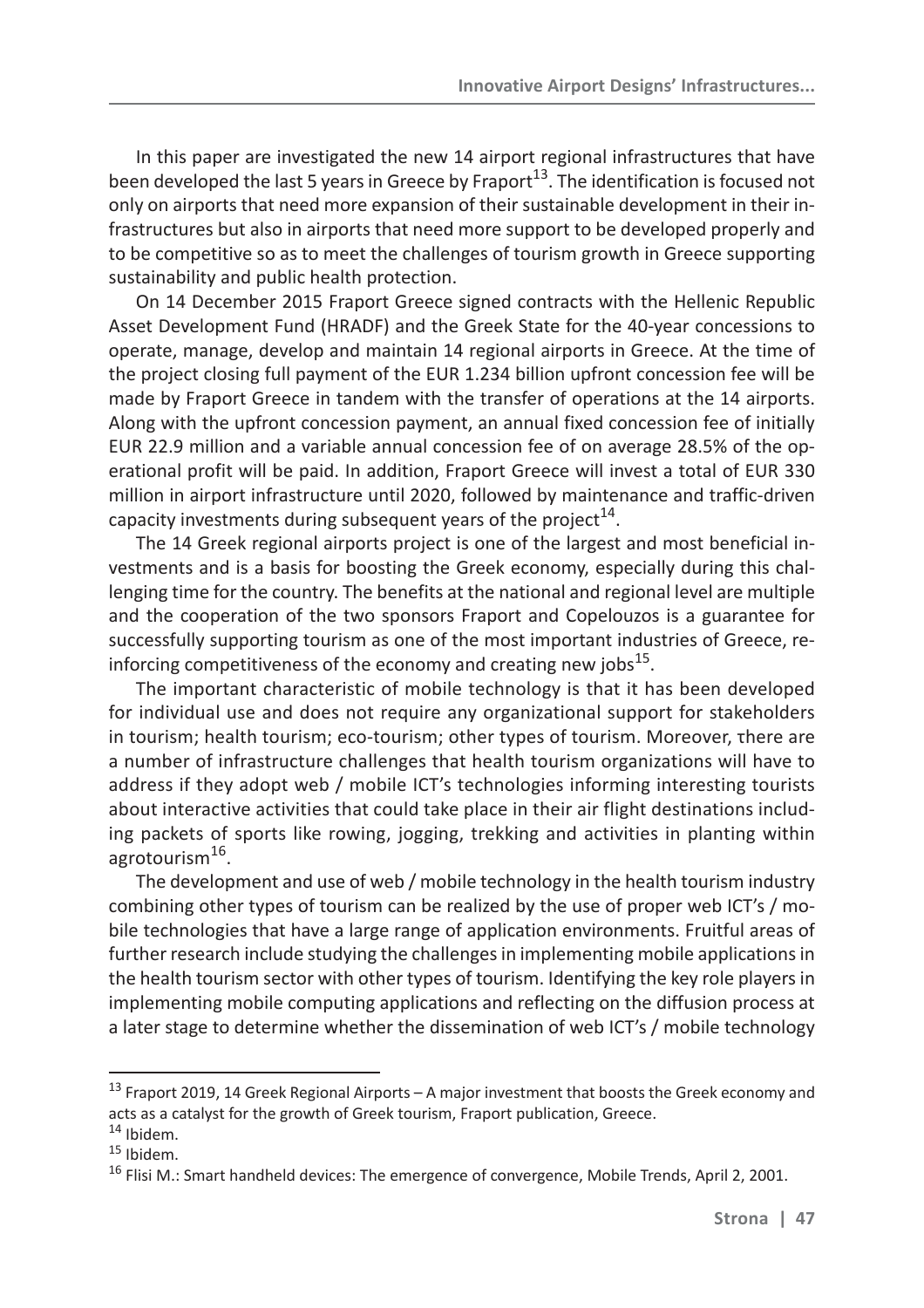follow the traditional theory of diffusion in terms of marketing and proper use of social media to promote ideal sustainable tourism's packets.

#### **Tourism traffic volume analysis – a policy for integrated sustainable tourism**

An important topic is the integrated SWM that should be introduced at municipalities next to airports, LCA, monitoring, exploitation of energy from renewable resources. Monitoring tools are necessary for decision making; the mitigation of pollution and protection of public health $^{17}$ .

The main renewable resources from landfill management are landfill gas for electricity; treated leachates for cleaning, irrigation and planting for landscape upgrade<sup>18</sup>. Bioclimatic designs are necessary the sustainability of construction designs as well as their location is preferred to be close to sea so as to be linked airports with other means of transport like ships for the convenient and economic traveling of tourists especially on Greek islands. However, in the table 1 is presented the implementation of Greek legislation that follows the relative EU directives for sustainability and public health protection in Fraport's airports.

In Fraport Group (FG) has a contract in concession project for the operation of fourteen regional airports with the Greek Republic for forty years. In Figure 1 are presented the FG's regional airport locations. In Fraport's Group (FG) strategic management module A includes the next Fraport's airports: International Airport of Thessaloniki (SKG); International airport of Corfu (CFU); International airport of Kefalonia (EFL); International airport of Zakinthos (ZTH); International airport of Aktion (PVK); International airport of Kavala (KVA); and International airport of Chania (CHQ). Also In Fraport's Group strategic management module B includes the next Fraport's airports: International airport of Santorini (JTR); International airport of Samos (SMI); International airport of Skiathos (JSI); International airport of Mykonos (JMK); International airport of Mytilini (MJT); International airport of Rhodes (RHO); and International airport of Kos (KGS).

<sup>&</sup>lt;sup>17</sup> T. Koliopoulos, V. Katsoni, C. Radu: Information Tools for Health..., op. cit.; T. Koliopoulos: Sulphate concentrations at mid auchencarroch experimental site – Image processing and environmental quality assurance of leachate pond treatment units on displaced geological surfaces, International Journal of ChemTech Research 2009, vol. 1, no. 2, pp. 126–134; T. Koliopoulos, M. Kouoroulout: Biodegradation of iso-valeric acid in relation to other chemical indexes and spatial liner risk assessment at landfill topographies – mid auchencarroch experimental site, Asian Journal of Chemistry 2009, vol. 21, no. 4, pp. 2989–3000; T. Koliopoulos, G. Koliopoulou: Efficient numerical solution schemes combined with spatial analysis simulation models – Diffusion and heat transfer problem, AIP Conference Proceedings of 33rd International Conference on Applications of Mathematics in Engineering and Economics. American Institute of Physics, Maryland 2007; T. Koliopoulos et al.: Evaluation of geotechnical parameters for effective landfill design and risk assessment Geotechnical and Environmental Aspects of Waste Disposal Sites, Proceedings of Green4 International Symposium on Geotechnics Related to the Environment, conference-paper. Taylor & Francis, Abingdon 2007, pp. 49–57.

<sup>&</sup>lt;sup>18</sup> T. Koliopoulos, V. Katsoni, C. Radu: Information Tools for Health..., op. cit.; T. Koliopoulos: Sulphate concentrations…, op. cit.; T. Koliopoulos, M. Kouoroulout: Biodegradation of iso-valeric…, op. cit.; T. Koliopoulos et al.: Evaluation of geotechnical parameters…, op. cit.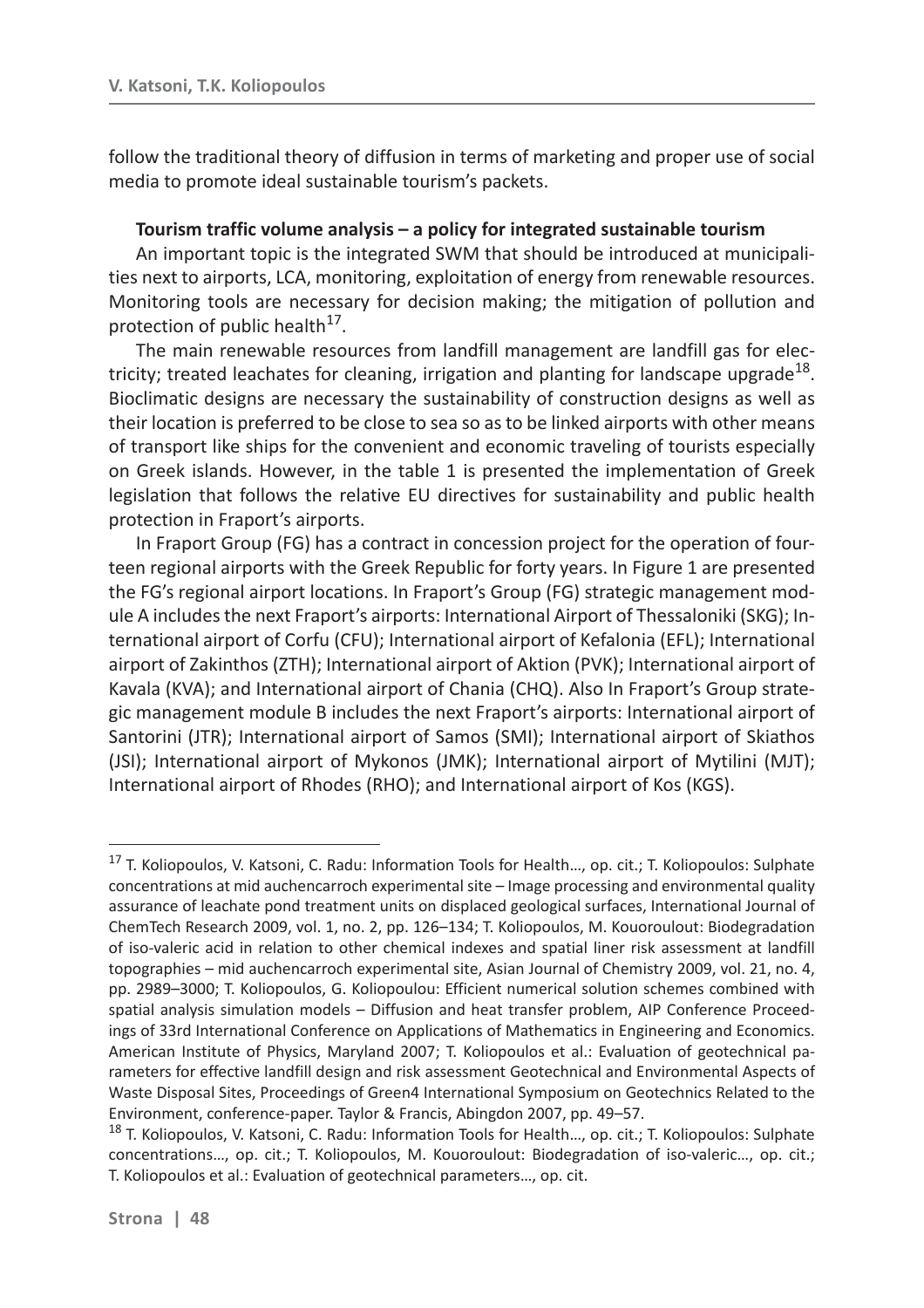**Table 1.** List of Implemented Regulations, Articles of Greek legislation for sustainability and public health protection in 14 regional FG's airports in Greece

Ɂ. 1650/1986 A 160 For the Environmental Protection (in Greece)

Ɂ. 4014/2011 A 209 New framework of licenses for environmental projects

KYA 5825/2010 B 407 Regulation for energy efficiency in buildings – EU Directive 91/2002/EK & 31/2010/ȵȾ Waste management

Ɂ. 4042/2012 A 24 Legislative criminal protection for Waste Management – EU Directive (WFD) 2008/99/ȵȾ & 2008/98/ȵȾ

 $\Pi$ ∆ 82/2004 A 64 Management of used mineral oils

Ʌȴ 109/2004 A 75 Management of used vehicles' tires

KYA 41624/2057/E103/2 010 B 1625 Management of batteries

KYA 23615/651/ $\triangle$ 103/2014 B 1184 Management of electronic & electrical equipment's wastes (AHHE)

KYA 36259/1757/E103/2010 B 1312 Management of wastes from excavations, constructions and demolitions (AEKK)

KYA 13588/725/1985 B 383 Measures, terms and constraints about the management of hazardous wastes – EU Directive 91/156/EK

KYA 211773/2012 B 1367 Environmental noise & aircrafts' noise - EU Directive (END) 2002/49/EK

KYA 13586/724/2006 B 384 Environmental noise – EU Directive (END) 2002/59/EK

 $\Pi$ ∆ 80/2004 A 63 Management of noise in airports – EU Directive 2002/30/EK

Ʌȴ 1178/81 A 291 Measurements and aircrafts' noise control

 $\Pi$ ∆ 148/2009 A 190 Environmental responsibility for the prevention and restoration of environmental damages – EU Directive (ELD) 2004/35/EK Air pollutants

KYA 14122/549/E.103/2011 B 488 Quality of atmospheric air – EU Directive 2008/50/EK KYA 22306/1075/Δ103/2007 Β 920 Values-targets and evaluation limitis of concentrations in arsenic, cadmium, mercury, nickel and polycyclic aromatic hydrocarbons in atmospheric air – EU Directive 2004/107/ȵȾ

Ʌȴ 67/81 A 23 Keep protection of flora and fauna

Ɂ. 3937/2011 Keep the biodiversity

N. 3028/2002 A 153 Protection of cultural heritage

KYA 145116/2001 B 354 Determine measures, terms and procedures for the reuse of treated wastewater plumes and other provisions

KYA 191002/2013 B 428 Amendment of the KYA 145116/2011 for the abolishment of the relative license

YI E1B/221/65 B 138 Standards in emissions and limits of wastewater which are disposed in waters for swimming and any other of water except of drinking water, as it amendmented by YA  $\lceil 4/1305/1974, \rceil$ ȳ1/17831/1971, ȳɉȳ2/133551/2008

Legislative Decision 661/2012 B 2529 Electromagnetic fields – Procedures for the provision of ground antennas' licenses

Source: Fraport 2017. First Annual Report of Environmental Strategy for Creta Island, Mainland and Ionian Islands, Fraport's airports module A; Fraport 2017. First Annual Report of Environmental Strategy for Aegean Islands, Fraport's airports module B; Fraport 2018. Second Annual Report of Environmental Strategy for Creta Island, Mainland and Ionian Islands, Fraport's airports module A; Fraport 2018. Second Annual Report of Environmental Strategy for Aegean Islands, Fraport's airports module B; Fraport 2019. Third Annual Report of Environmental Strategy for Creta Island, Mainland and Ionian Islands, Fraport's airports module A; Fraport 2019. Third Annual Report of Environmental Strategy for Aegean Islands, Fraport's airports module B.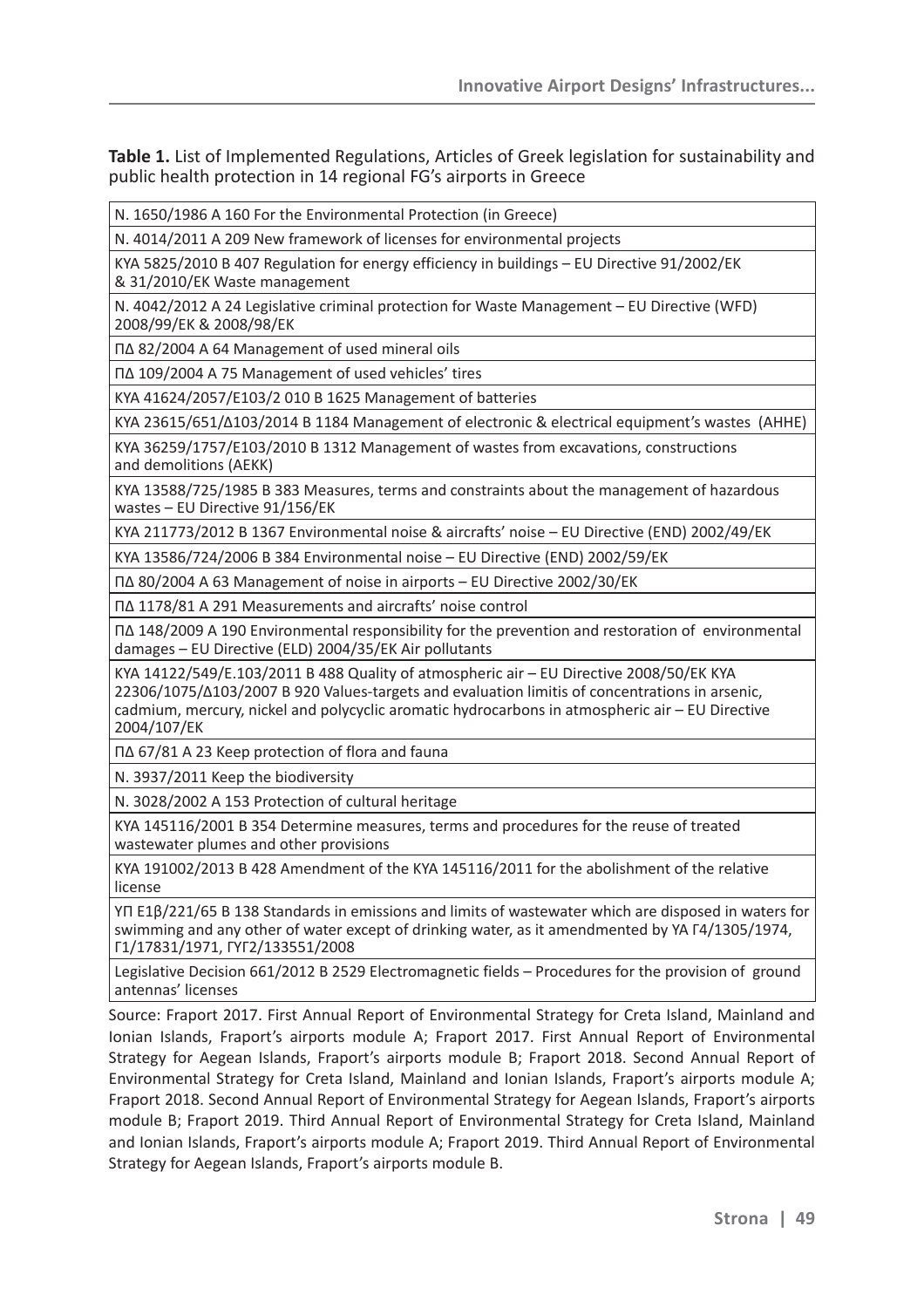

**Figure 1.** Map of fourteen regional airports operated by FG Source: Fraport 2019. 14 Greek Regional Airports…, op. cit.

Below in Figures 2, 3 is presented the traffic volume for the fourteen regional airports operated by FG in terms of number of flights and number of passengers. The main of strategic environmental plan of FG in fourteen Greek regional airports is the improvement of their ecological footprint.

Based on the Figure 3 traffic volume for the fourteen regional airports operated by FG, we can see as a result that Kavala is the airport that presents lower traffic volume for the years 2017 and 2018 from cluster A. Also, we can see as a result that Mytilini is the airport that presents lower traffic volume for the years 2017 and 2018 from cluster B. Both the later airports should be promoted properly so as to be competitive travel destinations in relation to the rest Greek regional airport destinations following the right marketing promotion advertisement tools in web, social media and others for web advertisement web pages so as to promote their surrounded hotel facilities for stakeholders. Based in FG's traffic data management for 2018 the total passengers were 29,877,203 while in 2017 one were 27,433,908 yielding an 8.7% increase. Also the flights in 2018 were 244,250 while in 2017 one were 225,871 yielding an increase 8.1%. Sustainable tourism infrastructures should be promoted not only for local hotels but also for the expansion of airport regional infrastructures.

However, The Routes Marketing Awards were created in 1997 to recognise excellence in airport marketing as voted by airlines. They provide the airline community with the chance to have their say as to which airport they think provides the best overall marketing services to them. In 2019 Thessaloniki Airport "Makedonia" has the honor that it was nominated by leading airlines and shortlisted for the "World Routes Airport Marketing Awards", Fraport Greece, the airport's operator, said in an announcement in 2019<sup>19</sup>.

<sup>&</sup>lt;sup>19</sup> GTP: Thessaloniki Airport Shortlisted for World Routes Marketing Award, GTP electronic web news, 2019, https://news.gtp.gr/2019/08/13/thessaloniki-airport-shortlisted-world-routes-marketingaward/ (access: 13.08.2019).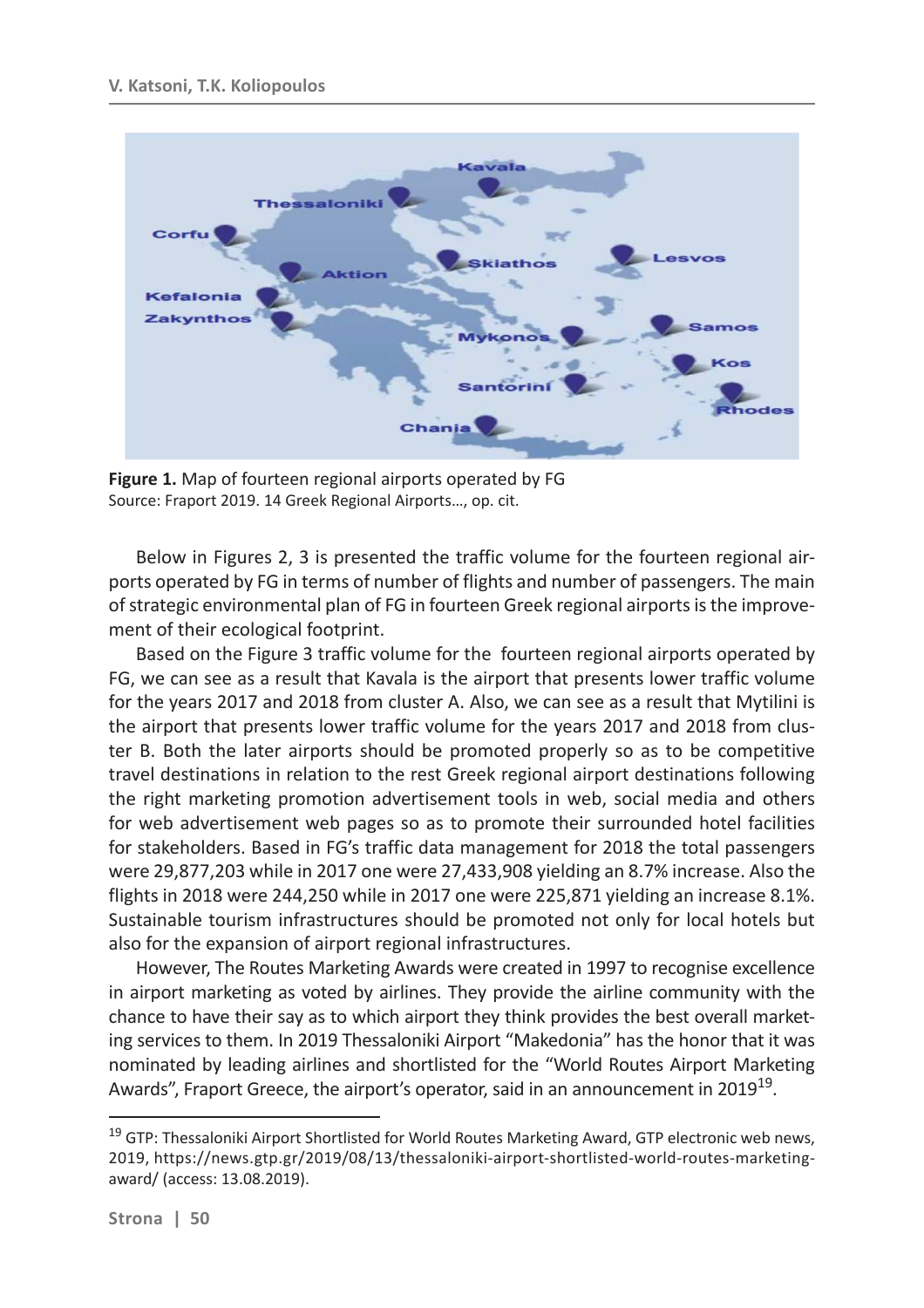|         | <b>Flights</b>            | <b>Domestic</b> |        |          | <b>International</b> |         |            | <b>Total</b> |         |            |
|---------|---------------------------|-----------------|--------|----------|----------------------|---------|------------|--------------|---------|------------|
|         | Airport                   | 2018            | 2017   | %Δ       | 2018                 | 2017    | $96\Delta$ | 2018         | 2017    | $96\Delta$ |
|         | <b>AKTION</b>             | 1.037           | 1,215  | $-14.7%$ | 4,357                | 4,080   | 6.8%       | 5,394        | 5,295   | 1.9%       |
|         | <b>CHANIA</b>             | 4,823           | 5,827  | $-17.2%$ | 14,781               | 13,685  | 8.0%       | 19,604       | 19,512  | 0.5%       |
| ⊄       | <b>KERKIRA</b>            | 4,974           | 3,857  | 29.0%    | 21,329               | 18,624  | 14.5%      | 26,303       | 22,481  | 17.0%      |
|         | <b>KAVALA</b>             | 1,346           | 1,612  | $-16.5%$ | 2,805                | 2,221   | 26.3%      | 4,151        | 3,833   | 8.3%       |
| Cluster | <b>KEFALLINIA</b>         | 2,183           | 1,749  | 24.8%    | 4,984                | 4,148   | 20.2%      | 7,167        | 5,897   | 21.5%      |
|         | <b>THESSALONIKI</b>       | 21,764          | 22,861 | $-4.8%$  | 33,543               | 30,809  | 8.9%       | 55,307       | 53,670  | 3.1%       |
|         | <b>ZAKINTHOS</b>          | 2,290           | 2,242  | 2.1%     | 10,880               | 10,133  | 7.4%       | 13,170       | 12,375  | 6.4%       |
|         | <b>TOTAL Cluster A</b>    | 38,417          | 39,363 | $-2.4%$  | 92,679               | 83,700  | 10.7%      | 131,096      | 123,063 | 6.5%       |
|         | <b>KOS</b>                | 4,655           | 4,071  | 14.3%    | 15,672               | 13,263  | 18.2%      | 20,327       | 17,334  | 17.3%      |
|         | <b>MITILINI</b>           | 5,163           | 4,873  | 6.0%     | 994                  | 743     | 33.8%      | 6,157        | 5,616   | 9.6%       |
| B       | <b>MIKONOS</b>            | 7,292           | 7,830  | $-6.9%$  | 9,975                | 7,992   | 24.8%      | 17,267       | 15,822  | 9.1%       |
|         | <b>RODOS</b>              | 8,290           | 8,891  | $-6.8%$  | 30,379               | 28,175  | 7.8%       | 38,669       | 37,066  | 4.3%       |
| Cluster | <b>SAMOS</b>              | 3,940           | 3,787  | 4.0%     | 2,263                | 1,883   | 20.2%      | 6,203        | 5,670   | 9.4%       |
|         | <b>SANTORINI</b>          | 12,201          | 10,100 | 20.8%    | 8,159                | 6,934   | 17.7%      | 20,360       | 17,034  | 19.5%      |
|         | <b>SKIATHOS</b>           | 1,215           | 1,373  | $-11.5%$ | 2,956                | 2,893   | 2.2%       | 4,171        | 4,266   | $-2.2%$    |
|         | <b>TOTAL Cluster B</b>    | 42,756          | 40,925 | 4.5%     | 70,398               | 61,883  | 13.8%      | 113,154      | 102,808 | 10.1%      |
|         | <b>TOTAL Clusters A+B</b> | 81,173          | 80,288 | 1.1%     | 163,077              | 145,583 | 12.0%      | 244,250      | 225,871 | 8.1%       |

**FRAPORT GREECE - FULL YEAR 2018** 

|                     |                           |                 |           |            | <b>FRAPORT GREECE - FULL YEAR 2018</b> |            |            |              |            |            |
|---------------------|---------------------------|-----------------|-----------|------------|----------------------------------------|------------|------------|--------------|------------|------------|
| <b>Passengers</b>   |                           | <b>Domestic</b> |           |            | <b>International</b>                   |            |            | <b>Total</b> |            |            |
|                     | <b>Airport</b>            | 2018            | 2017      | $96\Delta$ | 2018                                   | 2017       | $96\Delta$ | 2018         | 2017       | $96\Delta$ |
|                     | <b>AKTION</b>             | 16,232          | 19,704    | $-17.6%$   | 567,434                                | 549,378    | 3.3%       | 583,666      | 569,082    | 2.6%       |
| ⋖<br><b>Cluster</b> | <b>CHANIA</b>             | 646,723         | 831,324   | $-22.2%$   | 2,361,964                              | 2,211,085  | 6.8%       | 3,008,687    | 3,042,409  | $-1.1%$    |
|                     | <b>KERKIRA</b>            | 340,318         | 295.745   | 15.1%      | 3,023,797                              | 2,622,205  | 15.3%      | 3,364,115    | 2,917,950  | 15.3%      |
|                     | <b>KAVALA</b>             | 75,026          | 75,284    | $-0.3%$    | 331,923                                | 262,679    | 26.4%      | 406,949      | 337,963    | 20.4%      |
|                     | <b>KEFALLINIA</b>         | 97,622          | 82,058    | 19.0%      | 664,025                                | 547,613    | 21.3%      | 761,647      | 629,671    | 21.0%      |
|                     | <b>THESSALONIKI</b>       | 2,333,505       | 2,352,838 | $-0.8%$    | 4,355,688                              | 3,894,676  | 11.8%      | 6,689,193    | 6,247,514  | 7.1%       |
|                     | <b>ZAKINTHOS</b>          | 90,938          | 83,334    | 9.1%       | 1,709,519                              | 1,576,307  | 8.5%       | 1,800,457    | 1,659,641  | 8.5%       |
|                     | <b>TOTAL Cluster A</b>    | 3,600,364       | 3,740,287 | $-3.7%$    | 13,014,350                             | 11,663,943 | 11.6%      | 16,614,714   | 15,404,230 | 7.9%       |
|                     | <b>KOS</b>                | 271,725         | 233,783   | 16.2%      | 2,394,582                              | 2,086,248  | 14.8%      | 2,666,307    | 2,320,031  | 14.9%      |
|                     | <b>MITILINI</b>           | 344,257         | 332,370   | 3.6%       | 132,799                                | 103,626    | 28.2%      | 477,056      | 435,996    | 9.4%       |
| B                   | <b>MIKONOS</b>            | 508,676         | 475,578   | 7.0%       | 887,111                                | 731,448    | 21.3%      | 1,395,787    | 1,207,026  | 15.6%      |
|                     | <b>RODOS</b>              | 829,475         | 868,459   | $-4.5%$    | 4,738,273                              | 4,432,764  | 6.9%       | 5,567,748    | 5,301,223  | 5.0%       |
| Cluster             | <b>SAMOS</b>              | 172,622         | 161,313   | 7.0%       | 290,127                                | 248,972    | 16.5%      | 462,749      | 410,285    | 12.8%      |
|                     | <b>SANTORINI</b>          | 1,186,904       | 1,022,117 | 16.1%      | 1,068,022                              | 908,894    | 17.5%      | 2,254,926    | 1,931,011  | 16.8%      |
|                     | <b>SKIATHOS</b>           | 48,228          | 43,740    | 10.3%      | 389,688                                | 380,366    | 2.5%       | 437,916      | 424,106    | 3.3%       |
|                     | <b>TOTAL Cluster B</b>    | 3,361,887       | 3,137,360 | 7.2%       | 9,900,602                              | 8,892,318  | 11.3%      | 13,262,489   | 12,029,678 | 10.2%      |
|                     | <b>TOTAL Clusters A+B</b> | 6,962,251       | 6,877,647 | 1.2%       | 22,914,952                             | 20,556,261 | 11.5%      | 29,877,203   | 27,433,908 | 8.9%       |

**Figure 2.** Traffic Data Management in regional airports for 2018 in Greece Source: V. Katsoni: ICT applications in the hotel industry through…, op. cit.

This is the first time that a Greek regional airport secures a top 5 nomination in the 4 to 20 million passengers category. Thessaloniki's airport will be up against the airports of Budapest, Malta, Oakland and Stuttgart. "Our participation in the final stage of the awards, is a great honor for the Thessaloniki Airport Makedonia and Fraport Greece," Giorgos Vilos, Executive Director of Commercial & Business Development at Fraport Greece, said. "First and foremost because this the first time that a Greek regional airport is being shortlisted in a category with other top airports, but also because the shortlisted airports are being nominated by the airlines, a fact that proves that the industry acknowledges the quality of our work across all levels," he added<sup>20</sup>. Based on Fraport's statistics, higher traffic volume 1.6% present the 14 regional Fraport's airports the first seven months in 2019 in Greece. Proper marketing tools should be followed to promote the productivity in shipment of goods, services, quality and sustainability in 14 regional Greek airports.

<sup>20</sup> Ibidem.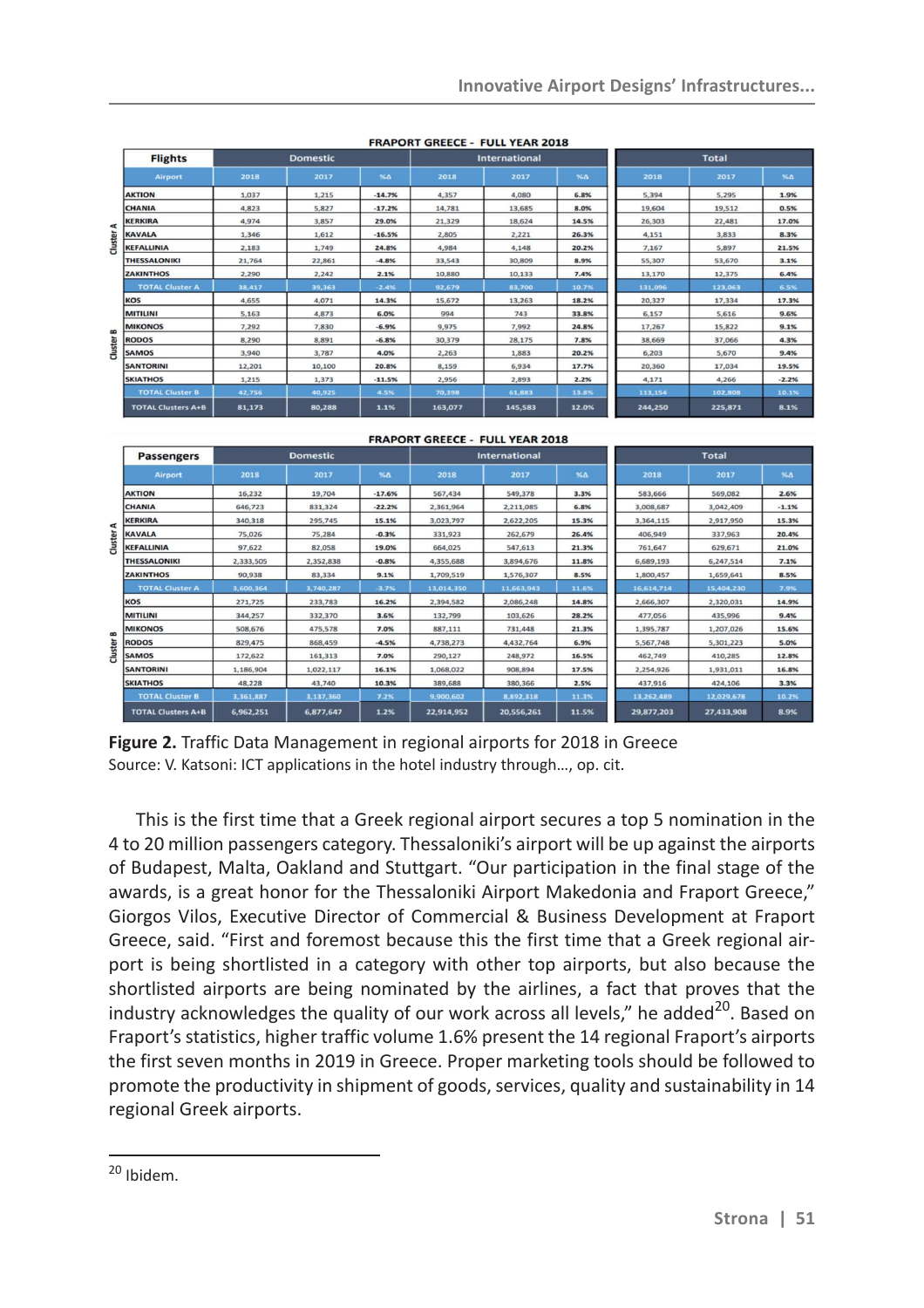|          | <b>Flights</b>            | <b>Domestic</b> |        |          | <b>International</b> |         |            | <b>Total</b> |         |            |
|----------|---------------------------|-----------------|--------|----------|----------------------|---------|------------|--------------|---------|------------|
|          | Airport                   | 2018            | 2017   | %Δ       | 2018                 | 2017    | $% \Delta$ | 2018         | 2017    | $% \Delta$ |
|          | <b>AKTION</b>             | 1,037           | 1,215  | $-14.7%$ | 4,357                | 4,080   | 6.8%       | 5,394        | 5,295   | 1.9%       |
|          | <b>CHANIA</b>             | 4,823           | 5,827  | $-17.2%$ | 14,781               | 13,685  | 8.0%       | 19,604       | 19,512  | 0.5%       |
| ⋖        | <b>KERKIRA</b>            | 4,974           | 3,857  | 29.0%    | 21,329               | 18,624  | 14.5%      | 26,303       | 22,481  | 17.0%      |
|          | <b>KAVALA</b>             | 1,346           | 1,612  | $-16.5%$ | 2,805                | 2,221   | 26.3%      | 4,151        | 3,833   | 8.3%       |
| Cluster  | <b>KEFALLINIA</b>         | 2,183           | 1,749  | 24.8%    | 4,984                | 4,148   | 20.2%      | 7,167        | 5,897   | 21.5%      |
|          | <b>THESSALONIKI</b>       | 21,764          | 22,861 | $-4.8%$  | 33,543               | 30,809  | 8.9%       | 55,307       | 53,670  | 3.1%       |
|          | <b>ZAKINTHOS</b>          | 2,290           | 2,242  | 2.1%     | 10,880               | 10,133  | 7.4%       | 13,170       | 12,375  | 6.4%       |
|          | <b>TOTAL Cluster A</b>    | 38,417          | 39,363 | $-2.4%$  | 92,679               | 83,700  | 10.7%      | 131,096      | 123,063 | 6.5%       |
|          | KOS                       | 4,655           | 4,071  | 14.3%    | 15,672               | 13,263  | 18.2%      | 20,327       | 17,334  | 17.3%      |
|          | <b>MITILINI</b>           | 5,163           | 4,873  | 6.0%     | 994                  | 743     | 33.8%      | 6,157        | 5,616   | 9.6%       |
| $\bf{e}$ | <b>MIKONOS</b>            | 7,292           | 7,830  | $-6.9%$  | 9,975                | 7,992   | 24.8%      | 17,267       | 15,822  | 9.1%       |
|          | <b>RODOS</b>              | 8,290           | 8,891  | $-6.8%$  | 30,379               | 28,175  | 7.8%       | 38,669       | 37,066  | 4.3%       |
| Cluster  | <b>SAMOS</b>              | 3,940           | 3,787  | 4.0%     | 2,263                | 1,883   | 20.2%      | 6,203        | 5,670   | 9.4%       |
|          | <b>SANTORINI</b>          | 12,201          | 10,100 | 20.8%    | 8,159                | 6,934   | 17.7%      | 20,360       | 17,034  | 19.5%      |
|          | <b>SKIATHOS</b>           | 1,215           | 1,373  | $-11.5%$ | 2,956                | 2,893   | 2.2%       | 4,171        | 4,266   | $-2.2%$    |
|          | <b>TOTAL Cluster B</b>    | 42,756          | 40,925 | 4.5%     | 70,398               | 61,883  | 13.8%      | 113,154      | 102,808 | 10.1%      |
|          | <b>TOTAL Clusters A+B</b> | 81,173          | 80,288 | 1.1%     | 163,077              | 145,583 | 12.0%      | 244,250      | 225,871 | 8.1%       |

#### **FRAPORT GREECE - FULL YEAR 2018**

|              |                           | <b>FRAPORT GREECE - FULL YEAR 2017</b> |           |            |                      |            |            |              |            |            |  |
|--------------|---------------------------|----------------------------------------|-----------|------------|----------------------|------------|------------|--------------|------------|------------|--|
|              | <b>Passengers</b>         | <b>Domestic</b>                        |           |            | <b>International</b> |            |            | <b>Total</b> |            |            |  |
|              | Airport                   | 2017                                   | 2016      | $% \Delta$ | 2017                 | 2016       | $% \Delta$ | 2017         | 2016       | $% \Delta$ |  |
| ⋖<br>Cluster | <b>AKTION</b>             | 19,704                                 | 21,958    | $-10.3%$   | 549,545              | 460,716    | 19.3%      | 569,249      | 482,674    | 17.9%      |  |
|              | <b>CHANIA</b>             | 833,877                                | 881,031   | $-5.4%$    | 2,209,026            | 2,085,666  | 5.9%       | 3,042,903    | 2,966,697  | 2.6%       |  |
|              | <b>KERKIRA</b>            | 295,767                                | 299,483   | $-1.2%$    | 2,622,667            | 2,476,030  | 5.9%       | 2,918,434    | 2,775,513  | 5.1%       |  |
|              | <b>KAVALA</b>             | 75,290                                 | 82,859    | $-9.1%$    | 262,673              | 192,449    | 36.5%      | 337,963      | 275,308    | 22.8%      |  |
|              | <b>KEFALLINIA</b>         | 82,058                                 | 72,197    | 13.7%      | 547,613              | 474,718    | 15.4%      | 629,671      | 546,915    | 15.1%      |  |
|              | <b>THESSALONIKI</b>       | 2,442,350                              | 2,423,095 | 0.8%       | 3,953,173            | 3,312,486  | 19.3%      | 6,395,523    | 5,735,581  | 11.5%      |  |
|              | <b>ZAKINTHOS</b>          | 83,339                                 | 68,570    | 21.5%      | 1,576,307            | 1,351,226  | 16.7%      | 1,659,646    | 1,419,796  | 16.9%      |  |
|              | <b>TOTAL Cluster A</b>    | 3,832,385                              | 3,849,193 | $-0.4%$    | 11,721,004           | 10,353,291 | 13.2%      | 15,553,389   | 14,202,484 | 9.5%       |  |
|              | <b>KOS</b>                | 234,023                                | 207,008   | 13.1%      | 2,086,567            | 1,715,214  | 21.7%      | 2,320,590    | 1,922,222  | 20.7%      |  |
|              | <b>MITILINI</b>           | 332,429                                | 349,347   | $-4.8%$    | 103,676              | 70,623     | 46.8%      | 436,105      | 419,970    | 3.8%       |  |
|              | <b>MIKONOS</b>            | 475,605                                | 392.931   | 21.0%      | 731,456              | 624,608    | 17.1%      | 1,207,061    | 1,017,539  | 18.6%      |  |
| $\mathbf{r}$ | <b>RODOS</b>              | 868,421                                | 849,543   | 2.2%       | 4,433,096            | 4,122,686  | 7.5%       | 5,301,517    | 4,972,229  | 6.6%       |  |
| Cluster      | <b>SAMOS</b>              | 161,357                                | 155,983   | 3.4%       | 248,974              | 207,330    | 20.1%      | 410,331      | 363,313    | 12.9%      |  |
|              | <b>SANTORINI</b>          | 1,019,399                              | 897,770   | 13.5%      | 908,896              | 809,211    | 12.3%      | 1,928,295    | 1,706,981  | 13.0%      |  |
|              | <b>SKIATHOS</b>           | 44.918                                 | 44,209    | 1.6%       | 380,369              | 360,018    | 5.7%       | 425,287      | 404,227    | 5.2%       |  |
|              | <b>TOTAL Cluster B</b>    | 3,136,152                              | 2,896,791 | 8.3%       | 8,893,034            | 7,909,690  | 12.4%      | 12,029,186   | 10,806,481 | 11.3%      |  |
|              | <b>TOTAL Clusters A+B</b> | 6,968,537                              | 6,745,984 | 3.3%       | 20,614,038           | 18,262,981 | 12.9%      | 27,582,575   | 25,008,965 | 10.3%      |  |

**Figure 3.** Traffic Data Management in regional airports for 2017 in Greece Source: V. Katsoni: The Strategic Role of Virtual Communities…, op. cit.

Moreover, the main fields focused on targets for sustainability in FG airports are: Sustainable Development; Surface and underground waters; Soil management; Biodiversity; Heritage culture; Quality of atmospheric air; Noise and Waste Management<sup>21</sup>.

<sup>21</sup> Fraport 2017, First Annual Report of Environmental Strategy for Creta Island…, op. cit.; Fraport 2017, First Annual Report of Environmental Strategy for Aegean Islands…, op. cit.; Fraport 2018, Second Annual Report of Environmental Strategy for Creta Island…, op. cit.; Fraport 2018, Second Annual Report of Environmental Strategy for Aegean Islands…, op. cit.; Fraport 2019, Third Annual Report of Environmental Strategy for Creta Island…, op. cit.; Fraport 2019, Third Annual Report of Environmental Strategy for Aegean Islands…, op. cit.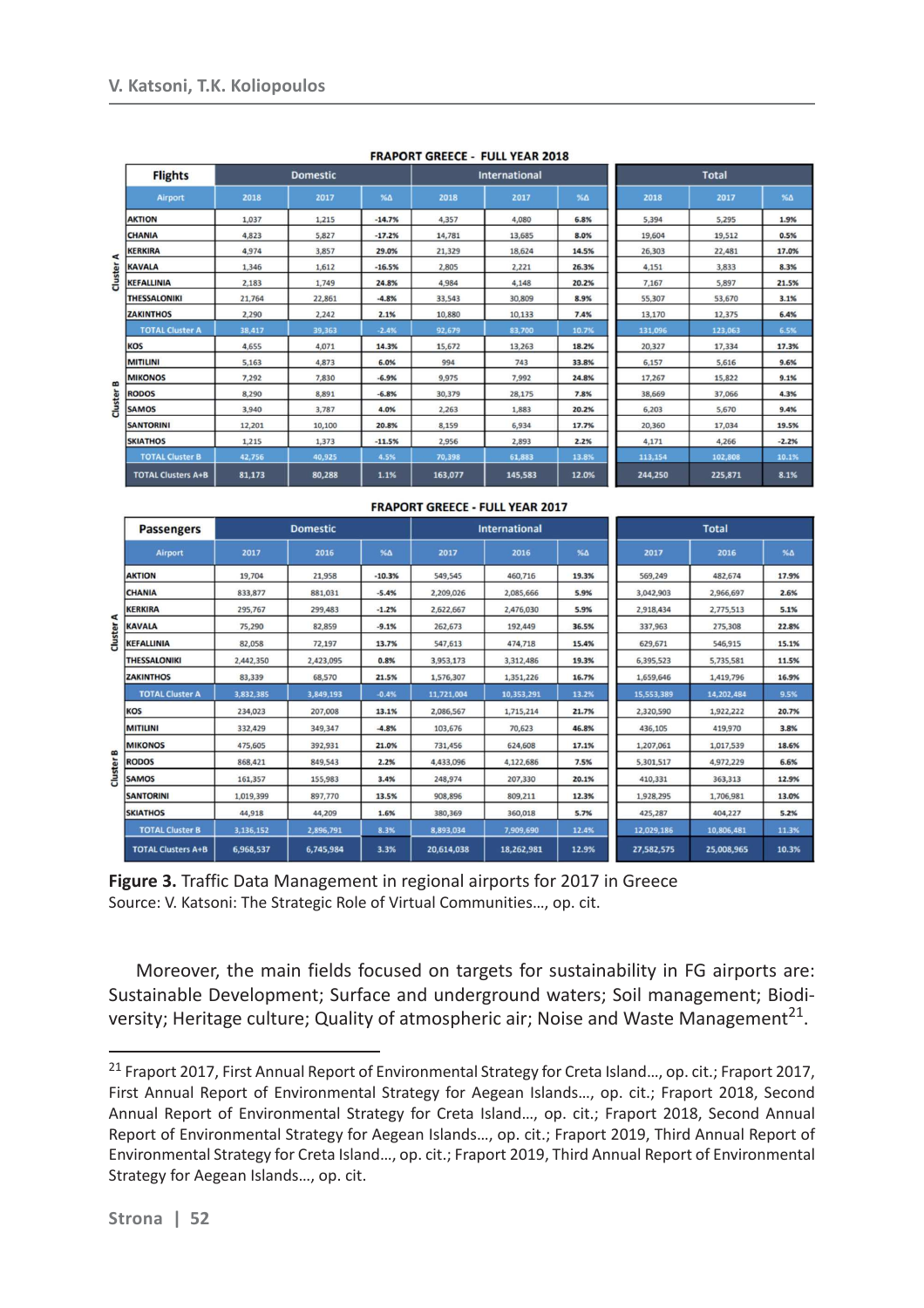Greening technologies and sustainable designs are needed for the sustainability of the fourteen Greek regional airports. One of the most important topic in airport infrastructures for sustainable tourism facilities is the waste management that should follow the right engineering designs to promote the sustainability in the associated types of tourism linked with airport transportation infrastructures protecting public health. The quality of a complicate environmental system within airport and associated tourism facilities begins to be problem when is demanded the simultaneously cover of its needs and the environmental effects of such system arise and become an environmental public health risk. Proper geoinformation utilities in engineering simulation tools for public health protection could be used in decision making for monitoring and sustainable designs<sup>22</sup>. Then the improvement of the monitoring and proper quality management of environmental systems is necessary. In an effort to meet growing environmental awareness, most industrial tourism companies include in their plan investments that are related to the protection of the environment. Environmental technologies for renewable resources from landfill leachate treatment; wastewater units; biogas; for electricity and cleaning water should be preferred more as an investment option as they are economic installations with minimal construction and associated costs considering to other ones i.e. photovoltaics.

Environmental waste management is the discipline that is concerned with resources once society requires them. Sustainable efficient designs are necessary so to recover renewable resources from landfilled solid wastes like biogas for energy exploitation in electricity and heating as well as treated leachates quantities for water resources in irrigation plants or cleaning airport services. In this way is upgraded the environmental quality at open spaces nearby to airport facilities as well as protecting public health at indoors and outdoors spaces minimizing associated hazards for public health<sup>23</sup>. Monitoring schemes should be taken into account for the right exploitation of renewable resources minimizing associated risks to public health and tourism infrastructures next to airport facilities<sup>24</sup>. It is necessary to manage the environmental resources in an sustainable way by minimizing the environmental impacts related to the operation of an environmental system in sustainable tourism facilities<sup>25</sup>. Moreover, except the energy efficiency from renewable resources also innovation in airports design is demanded following the market trends in the proper application of new efficient construction materials<sup>26</sup>.

<sup>&</sup>lt;sup>22</sup> T. Koliopoulos: Sulphate concentrations..., op. cit.; T. Koliopoulos, M. Kouoroulout: Biodegradation..., op. cit.; T. Koliopoulos, G. Koliopoulou: Efficient numerical…, op. cit.; T. Koliopoulos et al.: Evaluation…, op. cit.; R. Leung, R. Law: Evaluation…, op. cit.

<sup>&</sup>lt;sup>23</sup> T. Koliopoulos, M. Kouoroulout: Biodegradation..., op. cit.; T. Koliopoulos, G. Koliopoulou: Efficient numerical…, op. cit.

<sup>&</sup>lt;sup>24</sup> T. Koliopoulos, V. Katsoni, C. Radu: Information Tools T. Koliopoulos: Sulphate concentrations..., op. cit.; T. Koliopoulos, M. Kouoroulout: Biodegradation…, op. cit.; T. Koliopoulos, G. Koliopoulou: Efficient numerical…, op. cit.; T. Koliopoulos et al.: Evaluation…, op. cit.; R. Leung, R. Law: Evaluation…, op. cit.

<sup>&</sup>lt;sup>25</sup> M. Janić: Greening Airports: Advanced Technology and Operations, Springer-Verlag, London 2011; T. Koliopoulos, V. Katsoni: The Innovative Health…, op. cit.; T. Koliopoulos, V. Katsoni, C. Radu: Information Tools…, op. cit.

<sup>&</sup>lt;sup>26</sup> M. Janić: Greening Airports..., op. cit.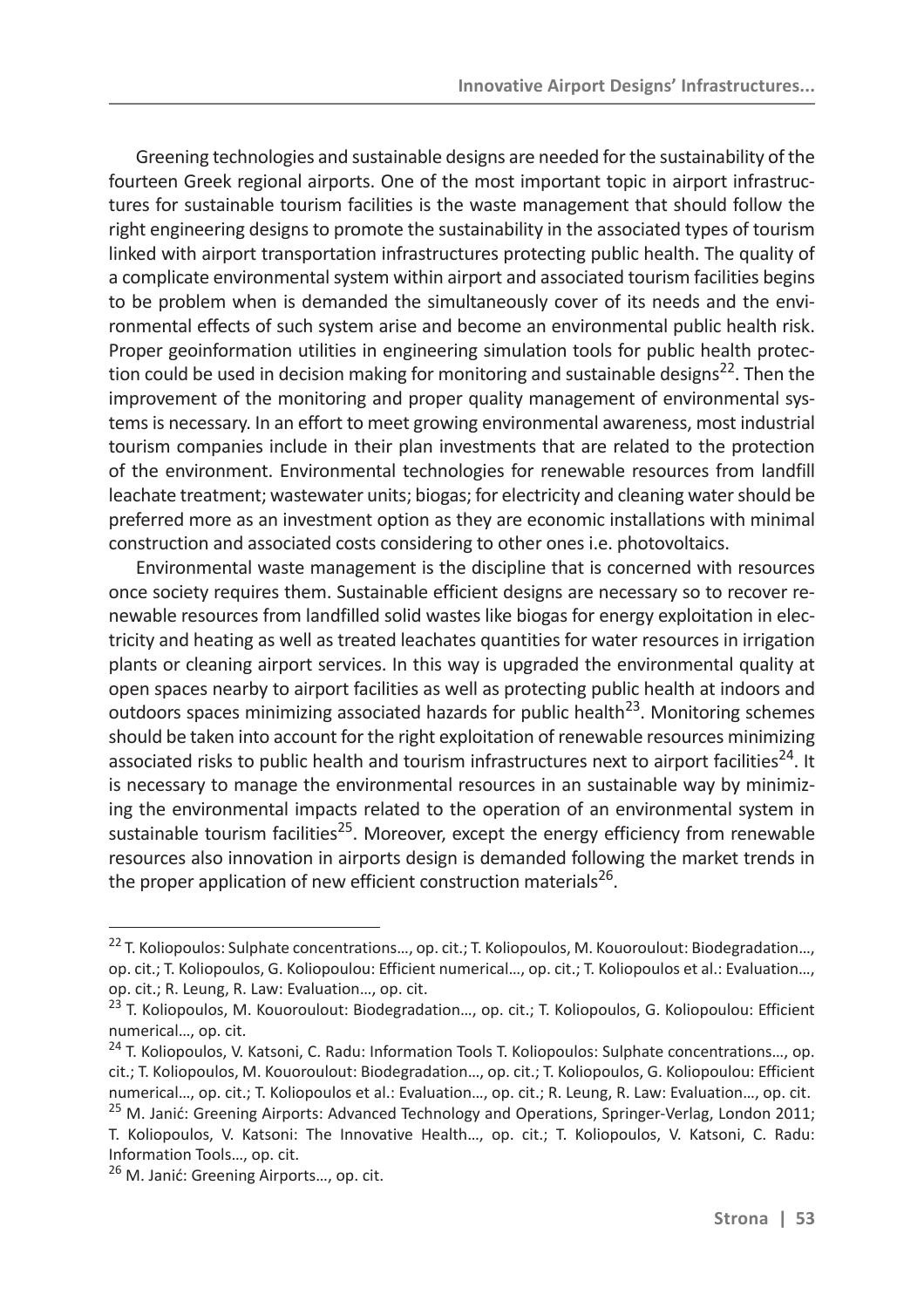In Figure 4 is presented an integrated sustainable tourism policy for airport facility infrastructures and asscociated linked types of tourism. The supply chain in renewable resources not only can provide energy efficiency in building infrastructures of airports but also can sell renewable energy resources to stakeholders in other types of tourism (Fig. 4).



**Figure 4.** Integrated policy for implementation on sustainable tourism within airport infrastructures

Source: own elaboration.

Following the above presented airport management principles will be achieved:

- airport industry revenues and minimization of operational costs;
- airport operational management profit using renewable resources from landfill waste emissions in collaboration with local authorities and municipalities
- public-private partnerships between stakeholders in sustainable airport designs, services and products (PPPs). –

Electricity from biomass assisted by biogas in landfills as well as in wastewater treatment units can be exploited for power for office air conditioning, IT systems, and lighting at airport facilities.

Furthermore, the high level of staff training in associated airport tourism's facilities is expected to increase satisfaction to tourists in terms of sustainable designs; energy efficiency of building infrastructures; satisfactory in health and safety at indoors, outdoors spaces; recovery of energy by the proper use of renewable resources from landfill gas and treated leachates, wastewater emissions; their public health protection and improve the quality of the associated types of tourism services provided in their travel destination. Operations and maintenance activities at airport facilities should include:

- administrative procedures, –
- sustainable site management, –
- water efficiency, –
- energy and atmosphere,
- materials and resources, –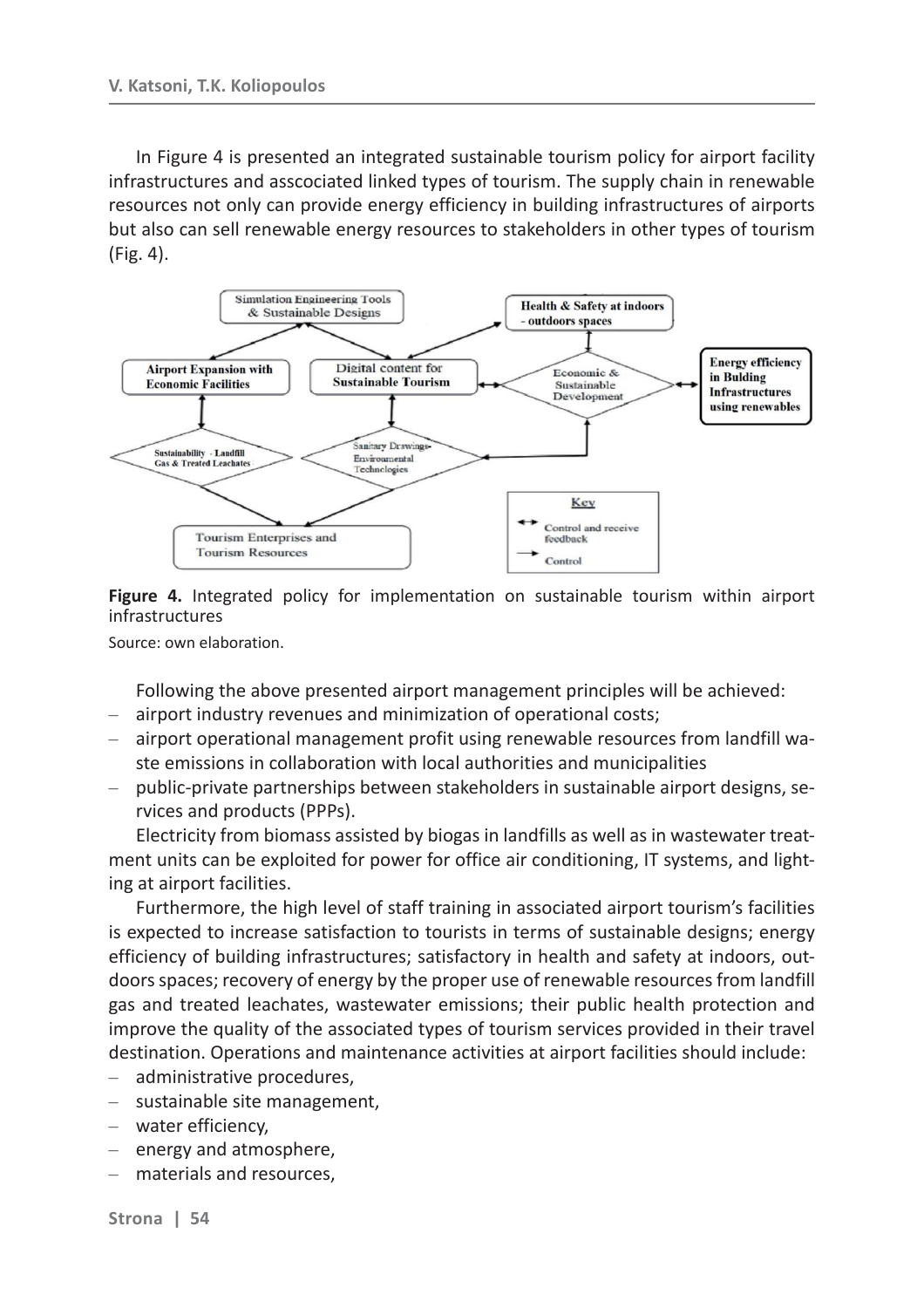- indoor environmental quality,
- innovation for operations and maintenance,
- education and training at airport facilities. In this way can be achieved greening regional airports infrastructures in Greece.

Moreover, training of the presented framework in interesting parties is a key factor in increasing the share of sustainable tourism in the company's turnover and boosting staff skills. High class hotels located at nearby airport infrastructures have the ability and the relevant infrastructure to develop similar sustainable infrastructures, supporting sustainability and promoting their services to stakeholders providing the whole through ICT web information for qualitative clean environments for tourists. In this way sustainable designed infrastructures integrate successfully the operational management of sustainable tourism businesses minimizing associated costs and environmental impacts to public health. Cooperation and network creation among all relevant sustainable tourism's stakeholders within airport infrastructures, public and private, is necessary, in order to coordinate efforts for the successful development of the presented framework in an integrated sustainable tourism.

### **Conclusions**

The above analysis reveals that professionals in sustainable tourism and public health ones should be able to use proper web ICT's technology; mobile technology to innovate and utilize applications for efficient services in airport facilities for monitoring associated airport infrastructures that promote associated sustainable tourism's facilities. These applications could be diffused through their profession to other stakeholders, individuals. The trend of information diffusion in new sustainable tourism's facilities for minimizing waste emissions and the recovery of renewable resources for airports will indicate that professionalization and open communication channels will speed up the adoption of particular innovations for airports sustainability. Web technologies are useful not only for stakeholders but also for tourists to select the right qualitative facilities for their tourism vacations combined with associative health tourism facilities and other types of tourism.

Further studies are necessary to determine the effect the adoption of web ICT's; mobile technology by individual professionals in tourism industry that will have on adoption of these web technologies for monitoring waste emissions at nearby airport facilities; energy efficiency of building infrastructures at airports and public health protection. The role the innovators will play in this adoption process also warrants some further investigation. If the trend is followed properly in a right sustainable development way then these innovators will play a major role in identifying the technology and the need for the technology in the airport facilities and associative tourism organizations. Marketing tools are important to promote new travel destinations and airports that are close to sea side Greek natural beauties with modern hotels facilities for all ages and different types of tourism. In that way not only will be secured an integrated sustainable development in airport facilities and links in associated tourism types but also will be protected public health.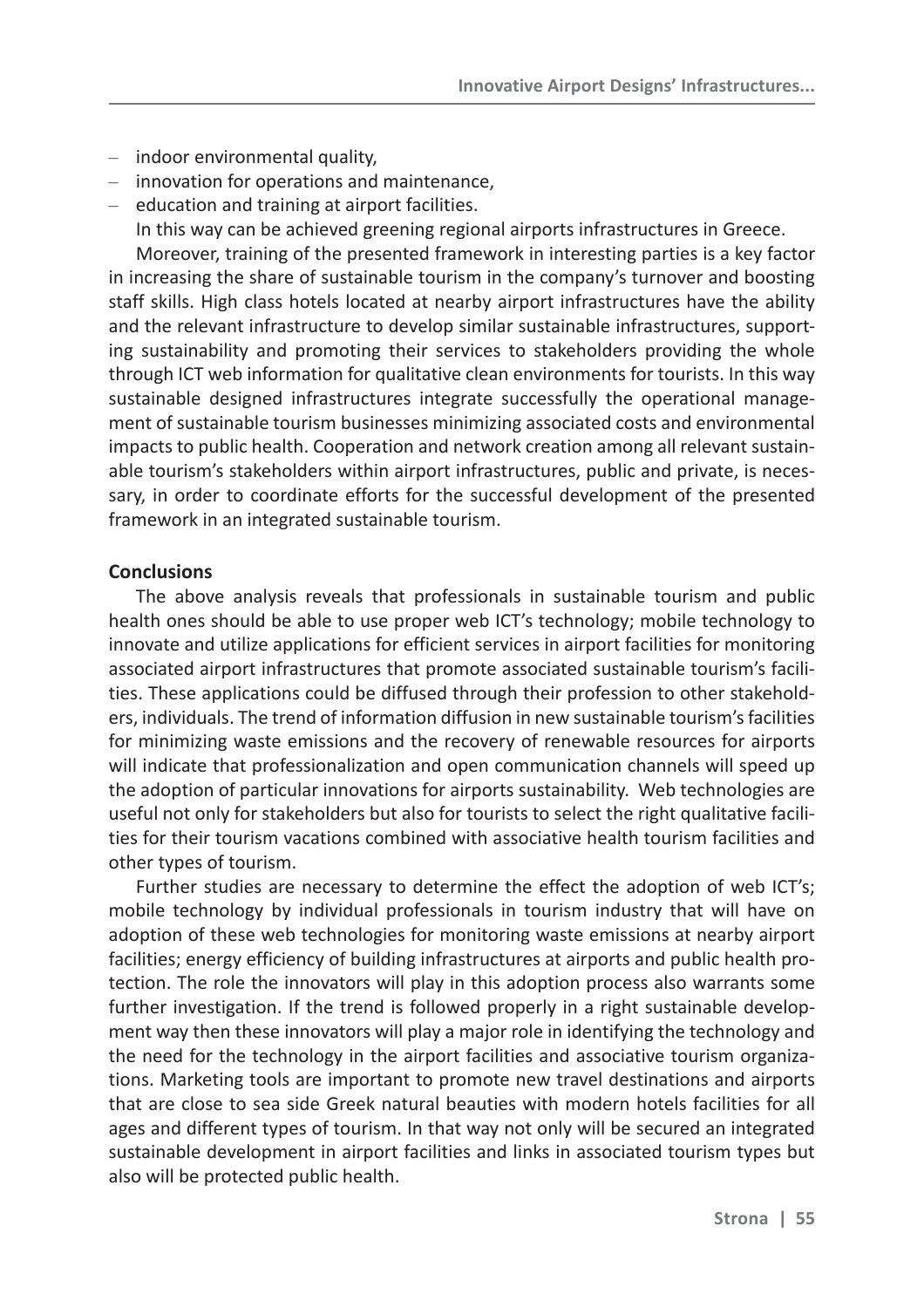#### **References**

- Bellos I.: Greece is over-reliant on tourism, ekathimerini, http://www.ekathimerini.com/241056/article/ekathimerini/business/greece-is-over-reliant-on-tourism (access: 30.06.2019).
- Buhalis D.: eAirlines: strategic and tactical use of ICTs in the airline industry, Journal of Information and Management 2004, vol. 41(7), pp. 805–825. Doi: 10.1016/j.im.2003.08.015.
- Dichter A.: How to serve today's digital traveler, McKinsey & Company Report, New York 2018, https://www.mckinsey.com/industries/travel-transport-and-logistics/our-insights/howto-serve-todays-digital-traveler (access: 10.07.2019).
- Doolin B., Dillon S., Thompson F., Corner J.: Perceived Risk and the Internet Shopping Experience in Online Purchasing Behaviour in New Zealand, 7th annual CollECTer conference on electronic commerce, Melbourne, 1–2 December, 2002.
- Fraport 2019, 14 Greek Regional Airports A major investment that boosts the Greek economy and acts as a catalyst for the growth of Greek tourism, Fraport publication, Greece.
- Fraport 2017, First Annual Report of Environmental Strategy for Creta Island, Mainland and Ionian Islands, Fraport's airports module A.
- Fraport 2017, First Annual Report of Environmental Strategy for Aegean Islands, Fraport's airports module B.
- Fraport 2018, Second Annual Report of Environmental Strategy for Creta Island, Mainland and Ionian Islands, Fraport's airports module A.
- Fraport 2018, Second Annual Report of Environmental Strategy for Aegean Islands, Fraport's airports module B.
- Fraport 2019, Third Annual Report of Environmental Strategy for Creta Island, Mainland and Ionian Islands, Fraport's airports module A.
- Fraport 2019,Third Annual Report of Environmental Strategy for Aegean Islands, Fraport's airports module B.
- FG Traffic Data Management in Greece, Traffic statistics, 2018.
- FG Traffic Data Management in Greece, Traffic statistics, 2017.
- Flisi M.: Smart handheld devices: The emergence of convergence, Mobile Trends, April 2, 2001.
- Greenspan Risk and Uncertainty in Monetary Policy, American Economic Reviews 2004, no 94, pp. 33–40.
- GTP: Thessaloniki Airport Shortlisted for World Routes Marketing Award, GTP electronic web news, 2019, https://news.gtp.gr/2019/08/13/thessaloniki-airport-shortlisted-world-routes-marketing-award/ (access: 13.08.2019).
- Janić M.: Greening Airports: Advanced Technology and Operations, Springer-Verlag, London 2011.
- Katsoni V.: The Strategic Role of Virtual Communities and Social Network Sites on Tourism Destination Marketing, e-Journal of Science & Technology 2014, vol. 9(5), pp. 107–117.
- Katsoni V.: ICT applications in the hotel industry through an e-CRM systems theory approach, Academica turistica (Spletna izd.) 2015, vol. 8, no 1, pp. 15–23 https://www.dlib.si/details/URN:NBN: SI:doc-VES5GDHR (access: 10.07.2019).
- Katsoni V.: The effects of ICTs on tourism distribution channels and DMOs marketing strategies, [in:] New media, entrepreneurship and sustainable tourism development, Z. Andreopoulou, N. Leandros, G. Quaranta& R. Salvia (Eds), Francoangeli, Mediolan, 2017, pp. 58–66
- Koliopoulos T., Katsoni V.: The Innovative Health Tourism's Environmental Management Sustainable Design Facilities Assessment Capability, [in:] Smart Tourism as a Driver for Culture and Sustainability. Fifth International Conference IACuDiT, V. Katsoni, M. Segarra-Oña (Eds), Springer, Athens 2018, pp. 79–87, Doi: 10.1007/978-3-030-03910-3\_6.